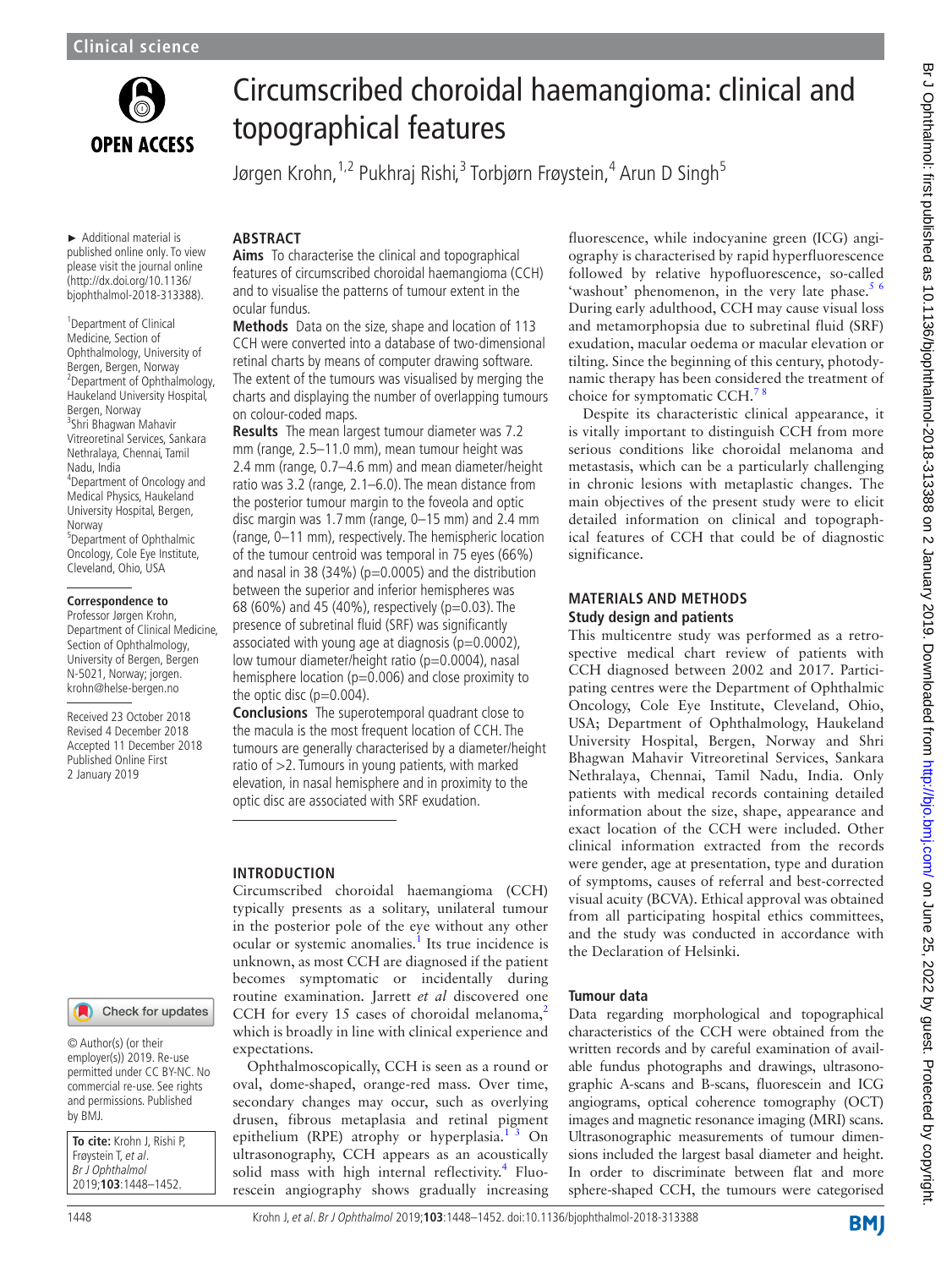according to their diameter/height ratio. Recorded tumour characteristics also included shape, colour, the presence of fibrous metaplasia, retinal lipid exudates, drusen and hyperplasia or atrophy of the RPE as well as OCT-confirmed SRF and retinal oedema.

#### **Tumour location**

The location of the CCH was determined according to their geometric centre (tumour centroid), which for the round and oval lesions corresponded to the midpoint of the largest tumour diameter. For irregular tumours, the location was judged by the centremost point. The CCH were then categorised according to their location in quadrants and hemispheres (defined by a horizontal and vertical axis through the foveal centre). The distances from the posterior tumour margin to the foveola and the optic disc margin were estimated clinically by using the horizontal diameter of the optic disc as a reference length of  $1.75$  mm.<sup>9 10</sup>

#### **Fundus mapping**

Based on the various imaging modalities, each CCH was drawn with azimuth equidistant projections on a standardised retinal drawing chart with a foveal centre surrounded by circles representing the equator, ora serrata and limbus.<sup>9 11</sup> All drawings were done by one author (JK), and care was taken to correct for peripheral distortions when calculating retinal diagrams from tumour parameters.<sup>12 13</sup> The drawing tools of the computer software PowerPoint (Microsoft, Redmond, Washington, USA) were then used to convert all fundus drawings into a database of identical two-dimensional retinal charts. The retinal charts of left eyes were flipped across the vertical axis, so that all eyes were displayed as right eyes. A custom-made Matlab program (The MathWorks, Natick, Massachusetts, USA), was used to merge, filter and finally convert the collection of digital tumour drawings into a map of the fundus, in which the number of overlapping CCH was indicated by different colours (online [supplementary figure\)](https://dx.doi.org/10.1136/bjophthalmol-2018-313388). Separate colour-coded maps were made for various subgroups of patients and tumours, where dark blue indicated areas without any tumours and dark red revealed the area with the maximum number of overlapping CCH.

## **Statistical analysis**

The  $\chi^2$  test and Student's t-test were used to compare the patients' gender and age distribution between the participating centres. The  $\chi^2$  goodness-of-fit test was used to analyse the distribution of the CCH under the null hypothesis that they are uniformly distributed in the ocular fundus. For the comparison between two groups of patients or tumours with different characteristics (binary variables), the Fisher's exact test and Mann–Whitney *U*-test were applied for categorical and continuous variables, respectively. The subgroups were assigned by the median split method. Statistical analyses of tumour location were performed under the assumption that each chart quadrant includes an equal area of the choroidal sphere. In one patient with two distinct CCH in the same eye, only the largest tumour was included in the statistical analyses. The Bonferroni correction for multiple testing was applied when necessary. The data were analysed using Graph Pad Prism software, V.7.0 (Graph Pad Software, San Diego, California, USA) and IBM SPSS Statistics, V.24 (SPSS, Chicago, Illinois, USA). All tests were two-sided, and statistical significance was defined as a  $p < 0.05$ .

#### **Results**

## **Patient and tumour characteristics**

We identified 113 patients (72 men and 41 women) with CCH who met our inclusion criteria. The median age at time of diagnosis was 58 years (mean, 57 years; range, 11–93 years). The

right eye was involved in 62 patients and the left eye in 51 patients. Sixty patients were included from Cole Eye Institute, 33 from Haukeland University Hospital and 20 from Sankara Nethralaya. The gender distribution did not differ significantly between the three centres. The patients from Chennai were significantly younger (mean age, 49 years) compared with those from Cleveland and Bergen (mean age, 57 and 61 years, respectively) ( $p = 0.008$ ).

Eighty-nine patients (79%) had visual symptoms attributable to the CCH, with a median duration of 6 months (mean, 20 months; range, 1 month–20 years) prior to diagnosis. The most common presenting symptoms were blurred vision and scotoma (71%), metamorphopsia (10%) and photopsia (4%). The mean BCVA at presentation was 0.5 logMAR units (range, −0.1 to 3.0 logMAR), which is equivalent to a Snellen visual acuity of 20/63. The referral diagnoses were CCH (33%), unspecified choroidal tumour (31%), choroidal melanoma (12%), central serous chorioretinopathy (8%), age-related macular degeneration (6%), choroidal nevus (4%), choroidal metastasis (3%) and others (3%).

The median largest basal tumour diameter was 7.5 mm (mean, 7.2 mm; range, 2.5–11.0 mm) and the median tumour height was 2.2 mm (mean, 2.4 mm; range, 0.7–4.6 mm). All CCH appeared dome-shaped and moderately elevated with a median basal diameter/height ratio of 3.0 (mean, 3.2; range, 2.1–6.0). The lesion was round in 60 cases (53%), oval in 35 (31%) and irregular in 18 (16%). The colour of the tumour was judged as orange in 71 cases (63%), red in 18 (16%), orange-red in 17 (15%), grey in 5 (4%) and yellow in 2 (2%). Overlying pigmentary changes were noted in 33 CCH (29%), fibrous metaplasia in 26 (23%), RPE atrophy in 18 (16%), retinal lipid exudates in 16 (14%) and drusen in 9 (8%), whereas no tumours displayed orange pigment or retinal haemorrhages. SRF associated with the CCH was present in 76 eyes (67%) and retinal oedema in 48 (42%). SRF exudation from the tumour was significantly associated with young age at diagnosis  $(p=0.0002)$  and a low basal diameter/height ratio (p=0.0004).

## **Ancillary diagnostic testing**

Ultrasonographic A-scans and B-scans were available for review in 110 patients (97%). High internal reflectivity on A-scan was noted in 103 cases (94%), while seven tumours (6%) showed medium to high internal reflectivity. In all cases, B-scan ultrasonography revealed acoustic solidity of the tumour.

Fluorescein angiograms were available in 67 patients (59%). All cases showed a gradually increasing fluorescence throughout the angiography, leading to a diffuse hyperfluorescence and staining of the tumour in the late phase. ICG angiograms were eligible for review in 101 cases (89%). In the very early arterial phase of the ICG angiography, all cases showed hyperfluorescence of intrinsic tumour vessels, which within about 30 s after injection turned into a strong and uniform fluorescence of the entire tumour [\(figure](#page-2-0) 1). In 43 eyes, where the angiographic procedure was prolonged into the late phases (20–40 min), all tumours demonstrated the characteristic 'washout phenomenon' with relative hypofluorescence (compared with the adjacent choroid) and a surrounding hyperfluorescent rim. In 22 of these eyes (51%), multiple, strongly hyperfluorescent punctate spots were seen over the lesion.

Contrast-enhanced MRI was performed in 23 patients (20%). Four CCH (17%) were too small to be seen on MRI. All the other tumours demonstrated hyperintensity or isointensity on both T1-weighted and T2-weighted images when compared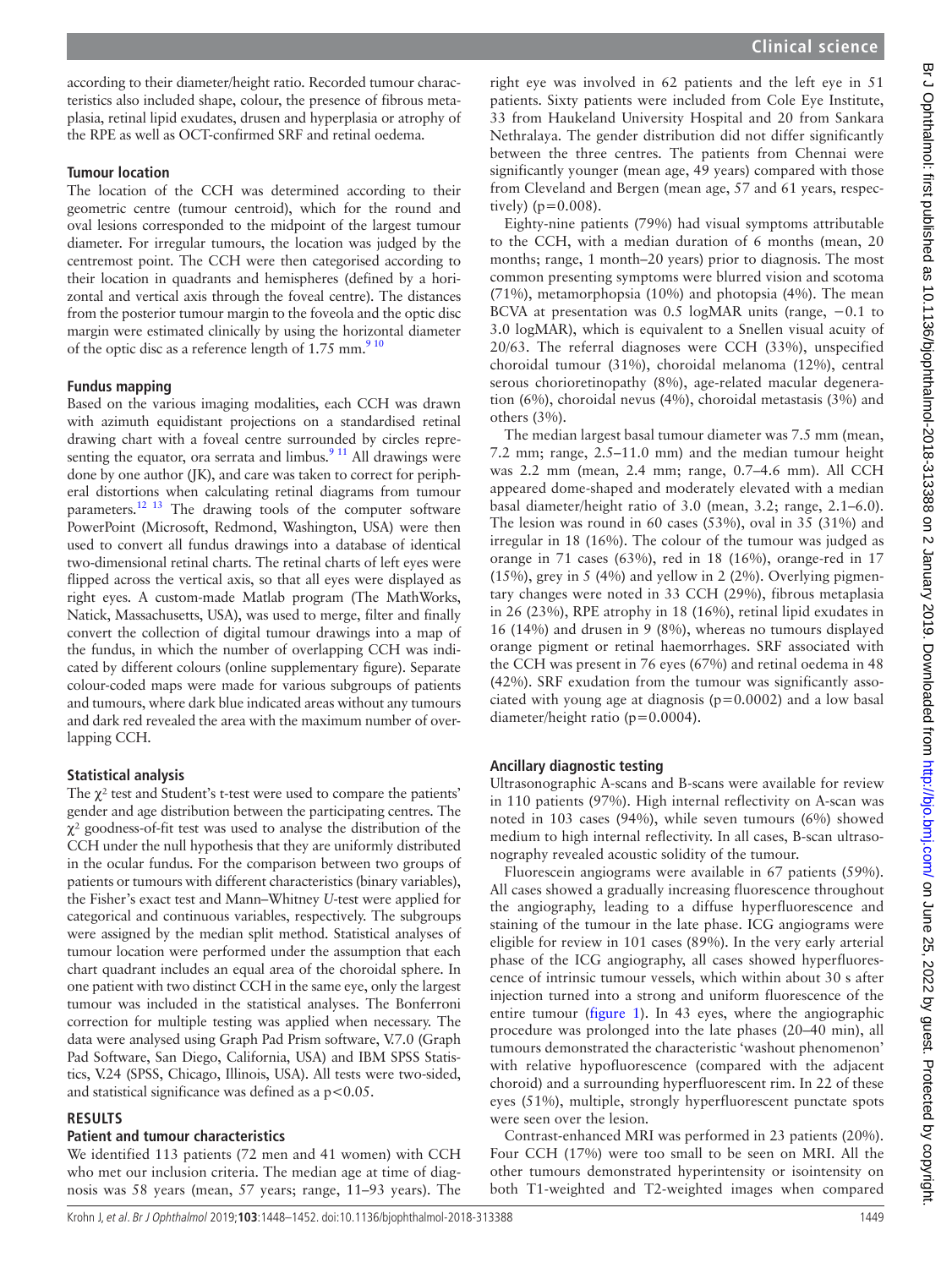

<span id="page-2-0"></span>**Figure 1** (A,B) Images of the left eye of a 63-year-old man showing two distinct circumscribed choroidal haemangiomas: one superior to the optic disc and one along the inferotemporal vascular arcade. (A) Multicolour scanning laser image (composite). (B) Ultra-widefield indocyanine green angiogram (40 s after injection).

with the vitreous as well as strong and homogenous contrast (gadolinium) enhancement.

### **Fundus distribution of the tumours**

There was a significant nasotemporal asymmetry in the distribution of the tumour centroids, as 75 (66%) were located in the temporal and 38 (34%) in the nasal hemisphere ( $p=0.0005$ ). The distribution between the superior and inferior hemispheres was 68 (60%) and 45 (40%), respectively (p=0.03). All the 113 CCH were located posterior to the equator.

The hemispherical distribution of the tumours did not differ significantly between genders, patients in the age group <58 years and ≥58 years, right and left eyes or between CCH with a basal diameter/height ratio <3 and≥3 (continuous variables were divided by their median value). The presence of SRF was significantly associated with nasal hemisphere location of the CCH ( $p=0.006$ ) and close proximity to the optic disc ( $p=0.004$ ) ([table](#page-3-0) 1).

## **Patterns of tumour extent**

The median distances from the nearest tumour margin to the foveola and to the optic disc margin were 1.0 mm (mean, 1.7 mm; range, 0–15.0 mm) and 2.0 mm (mean, 2.4 mm; range, 0–11.0 mm), respectively. The anterior tumour margin was located posterior to the equator in all cases.

A 63-year-old, previously healthy, Norwegian male had two asymptomatic and distinct CCH in his left eye; one juxtapapillary tumour (largest basal diameter 6.0 mm, height 1.0 mm) located superior to the optic disc and one (largest basal diameter 7.0 mm, height 1.8 mm) located along the inferotemporal vascular arcade ([figure](#page-2-0) 1). Otherwise, all patients presented with a solitary, unilateral lesion.

The patterns of tumour extent, visualised by the computationally merged retinal charts, corresponded clearly with the regional distribution of the tumour centroids. The maximum number of overlapping tumours was 47, and this area was located temporal to the macular region at the boundary between the upper and lower hemisphere [\(figure](#page-2-1) 2). The lower nasal quadrant was the area with the lowest number of overlapping tumours.

When comparing the merged retinal charts from patients with and without SRF exudation from the tumour, the differences in tumour location became evident. In eyes with tumour exudation, the CCH seemed to be located more nasally with a closer proximity to the upper part of the optic disc compared



<span id="page-2-1"></span>**Figure 2** Merged fundus drawings showing the location of 113 CCH on a retinal chart with a foveal centre surrounded by circles representing the equator, ora serrata and limbus. The colours on the chart indicate the number of overlapping CCH according to the colour scale bar to the right. The top of the scale (dark red) represents the maximum number of overlapping tumours (47) and the bottom (dark blue) indicates no tumours. CCH, circumscribed choroidal haemangiomas.

with those without exudation ([figure](#page-3-1) 3A,B). Although not supported by the statistical subanalyses in [table](#page-3-0) 1, similar differences in the patterns of tumour extent were observed between patients<58 years and those  $\geq$ 58 years of age ([figure](#page-3-1) 3C,D) and between tumours with a basal diameter/height ratio  $<3$  and  $\geq 3$ ([figure](#page-3-1) 3E,F).

## **Discussion**

This study provides detailed clinical and topographical data on a large cohort of CCH patients from three different continents. As CCH may mimic a malignancy and lead to unnecessary and potentially harmful treatment, it is critical to be aware of its diagnostic features. Only one-third of the patients were referred with the correct diagnosis. This is in accordance with the study by Shields *et al*, where the diagnosis of CCH was accu-rately suspected before referral only in 29% of cases.<sup>[3](#page-4-7)</sup> In the present study, the referral diagnoses were unspecified choroidal tumour, choroidal melanoma or choroidal metastasis in 46% of the patients, indicating that a malignant tumour was most commonly suspected by the referring physicians. Serous chorioretinopathy was the most common non-tumour differential diagnosis, which may be due to the subtle clinical appearance of the CCH combined with the frequent presence of SRF. In almost all cases (94%), the colour of the tumour was described as different tones of orange and red and thus very similar to the surrounding choroid. Prior to the diagnosis, the CCH had led to visual symptoms caused by SRF, retinal oedema or elevation or tilting of the macula in the majority of patients (79%). The remaining tumours were detected incidentally during routine examination or examination for other eye conditions.

Ancillary testing revealed remarkably recognisable and consistent results. Among the tumours tested, all showed high or medium to high internal reflectivity and acoustic solidity on ultrasonography, a gradually increasing fluorescence on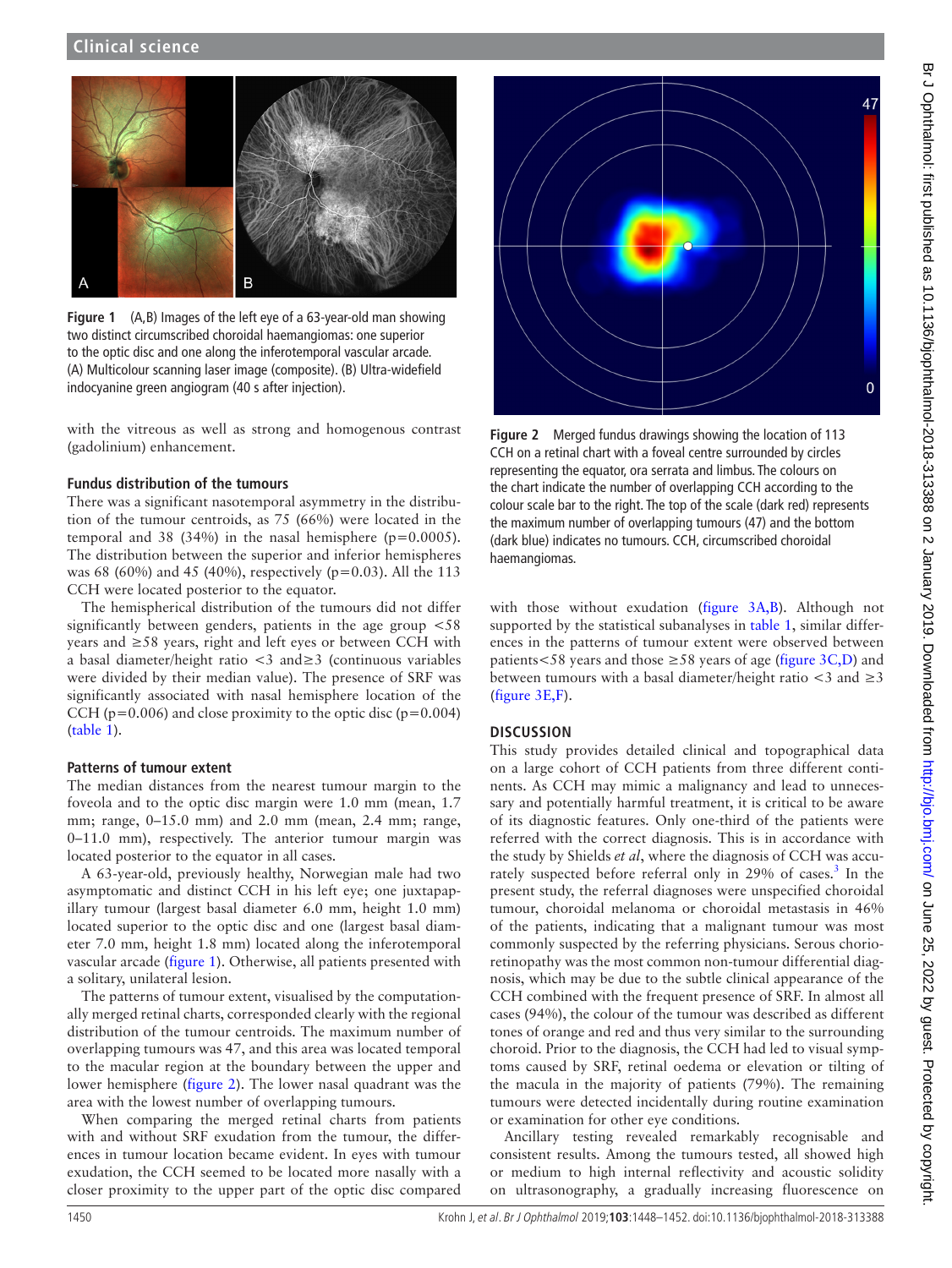<span id="page-3-0"></span>**Table 1** Topographical distribution of the tumour centroids of 113 circumscribed choroidal haemangiomas in various fundus hemispheres and the distances from the posterior tumour margin to the foveola and optic disc margin, according to binary patient and tumour characteristics

|                                | <b>Eyes</b>  | Hemisphere (n) |    |                  |    |    |          | Distance (mean±SD, mm) |          |               |                  |
|--------------------------------|--------------|----------------|----|------------------|----|----|----------|------------------------|----------|---------------|------------------|
| <b>Binary variables</b>        | $\mathsf{n}$ |                | N  | P*               | U  |    | P value* | Foveola                | P valuet | Optic disc    | P valuet         |
| Female                         | 41           | 31             | 10 | 0.15             | 22 | 19 | 0.32     | $1.6 + 2.8$            | 0.33     | $2.8 \pm 2.6$ | 0.33             |
| Male                           | 72           | 44             | 28 |                  | 46 | 26 |          | $1.7 \pm 2.1$          |          | $2.2 \pm 2.1$ |                  |
| Age $<$ 58 years               | 56           | 33             | 23 | 0.11             | 31 | 25 | 0.34     | $1.6 + 2.4$            | 0.92     | $2.1 \pm 2.5$ | 0.07             |
| Age≥58 years                   | 57           | 42             | 15 |                  | 37 | 20 |          | $1.7 + 2.4$            |          | $2.7 \pm 2.0$ |                  |
| Right eye                      | 62           | 42             | 20 | 0.84             | 36 | 26 | 0.70     | $1.8 + 2.6$            | 0.98     | $2.7 \pm 2.5$ | 0.14             |
| Left eye                       | 51           | 33             | 18 |                  | 32 | 19 |          | $1.6 + 2.0$            |          | $2.0 \pm 2.0$ |                  |
| Basal diameter/height ratio <3 | 50           | 32             | 18 | 0.69             | 27 | 23 | 0.25     | $1.7 + 1.7$            | 0.27     | $2.4 \pm 2.4$ | 0.78             |
| Basal diameter/height ratio ≥3 | 63           | 43             | 20 |                  | 41 | 22 |          | $1.7 + 2.8$            |          | $2.4 \pm 2.1$ |                  |
| Presence of subretinal fluid   | 76           | 44             | 32 | $0.006 \ddagger$ | 47 | 29 | 0.68     | $1.8 + 2.0$            | 0.01     | $2.0 + 2.2$   | $0.004 \ddagger$ |
| Absence of subretinal fluid    | 37           | 31             | 6  |                  | 21 | 16 |          | $1.4 \pm 3.0$          |          | $3.2 \pm 2.1$ |                  |

\*P values calculated using the Fisher's exact test.

†P values calculated using the Mann–Whitney *U*-test.

‡P values, which also remained statistically significant after Bonferroni correction for multiple comparisons.

L, lower; N, nasal; T, temporal; U, upper.

fluorescein angiography, and early hyperfluorescence followed by late hypofluorescence on ICG angiography. All lesions examined by MRI showed strong contrast enhancement and hyperintensity or isointensity on the T1-weighted and T2-weighted images relative to the vitreous.



<span id="page-3-1"></span>**Figure 3** (A–F) Merged fundus drawings of circumscribed choroidal haemangiomas showing the patterns of tumour extent according to various patient and tumour characteristics. The retinal chart and colour scale details are as described in [figure 2.](#page-2-1) Note that the maximum number of overlapping tumours differs between the images. The following numbers in parentheses refer to the maximum number of overlapping tumours: (A) tumours with subretinal fluid exudation (28), (B) tumours without subretinal fluid exudation (20), (C) age <58 years (24), (D) age ≥58 years (26), (E) tumour diameter/height-ratio<3 (21), (F) tumour diameter/height-ratio≥3 (28).

Seventy-two of the 113 patients (64%) were male, corresponding to a male-to-female ratio of 1.8:1. A male predominance of CCH has previously been reported,  $3/6$  14 while others have found an even distribution between genders.<sup>[15](#page-4-9)</sup> All tumours were less than 5.0 mm in height, similar to observations in a clinicopathological study by Witschel and Font, wherein they reported that all tumours were less than  $6.0$  mm in height.<sup>[15](#page-4-9)</sup> In the present study, none of the CCH had a basal diameter/ height ratio equal to or lower than 2. This differs considerably from the results of a previous study on 110 posterior uveal melanomas,[16](#page-4-8) where the basal diameter/height ratio was below 2 in 56 (51%) of the tumours [\(figure](#page-3-2) 4). A basal diameter/height ratio above 2 and height of less than 5.0 mm may therefore be added as a supportive diagnostic criterion for the discrimination between CCH and other intraocular tumours such as choroidal melanoma.

CCH are usually solitary and unilateral, but bilateral CCH have been published.<sup>17-20</sup> None of our patients had bilateral



<span id="page-3-2"></span>**Figure 4** Scatter plot showing the distribution of the basal diameter/ height ratio for 110 posterior UM previously reported by Krohn *et al*[16](#page-4-8) and for the 113 CCH in the present study. The basal diameter/height ratio for each UM and CCH are represented by blue diamonds and red squares, respectively. A small number of the plotted points have been slightly jittered to avoid overlap. Note that all the CCH have a basal diameter/height ratio above 2 (indicated by the dashed horizontal line). CCH, circumscribed choroidal haemangiomas; UM, uveal melanomas.